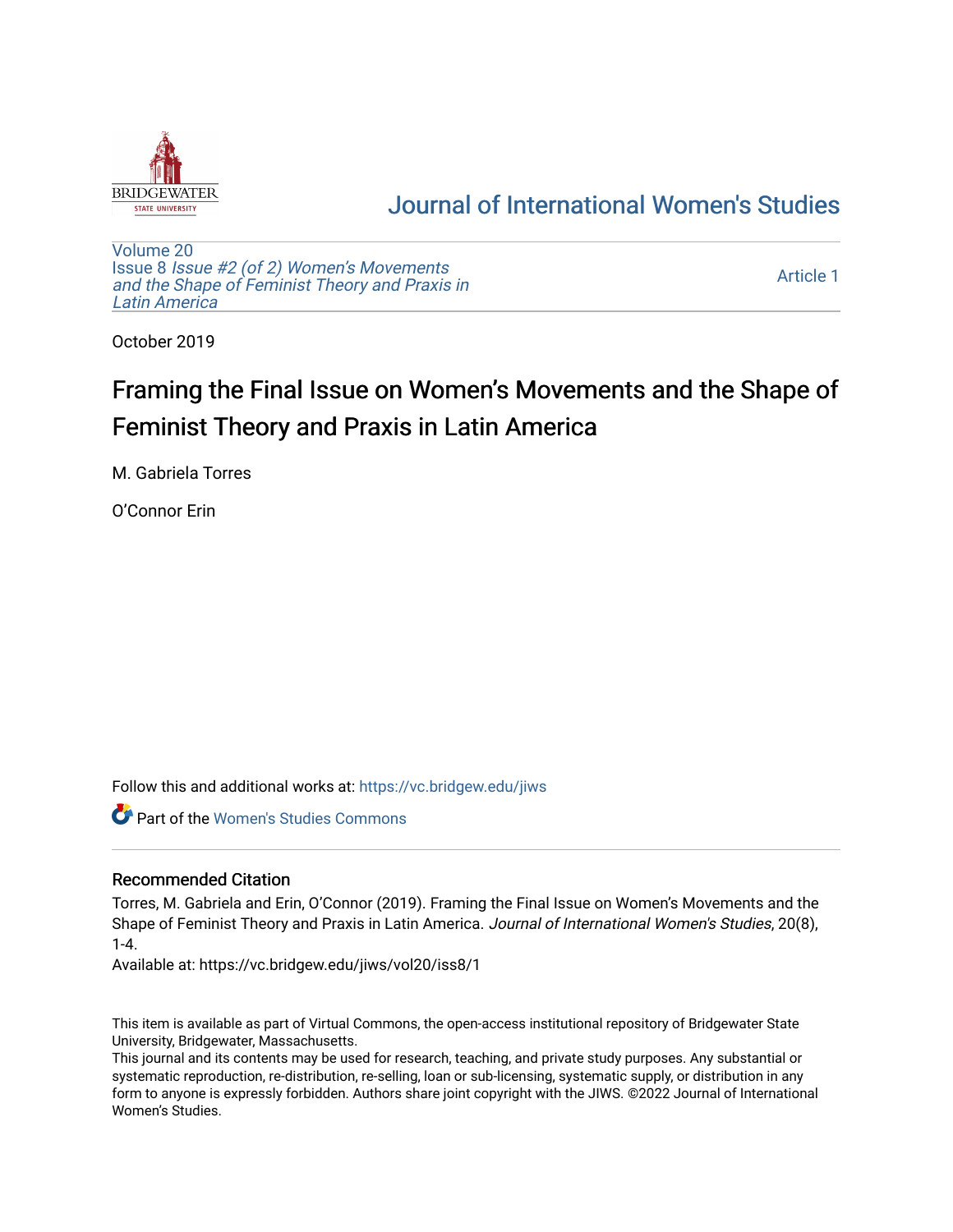Torres and Erin: Women's Movements and the Shape of Feminist Theory and Praxis in Latin America

This journal and its contents may be used for research, teaching and private study purposes. Any substantial or systematic reproduction, re-distribution, re-selling, loan or sub-licensing, systematic supply or distribution in any form to anyone is expressly forbidden. ©2019 Journal of International Women's Studies.

## **Framing the Final Issue on Women's Movements and the Shape of Feminist Theory and Praxis in Latin America**

By M. Gabriela Torres<sup>[1](#page-1-0)</sup> and Erin O'Connor<sup>[2](#page-1-1)</sup>

#### **Latin American Feminisms are Flourishing Today**

Judith Butler has recently pointed to the particular differences in Latin American feminisms (Yancy, 2019) that distinguish them from the #MeToo movements. Butler suggests that Latin American feminisms, such as the one expressed in the #NiUnaMenos movement, draw on a collective understanding of the ways that "feminization" becomes a way to classify individuals that societies find dispensable. This she frames as a political project that draws on the region's legacy of struggle for society-wide liberation and, importantly, in opposition to the individualized framing often attributed to #MeToo. The essays presented in both special issues of the JIWS on Latin American feminisms and activism present a complicated and unique story, yet one that is not dissimilar to the processes that shape feminisms in the U.S. today.

The last five years have seen a flurry of creative and powerful feminist protests in different areas of Latin America which have challenged the region's misogynist cultures and the roles that states, and state institutions play in enabling systemic abuse and discrimination. In 2016, Argentinian women took to the street to protest femicide using the hashtag #NiUnaMenos to express their outrage at the costs of normalizing violence against women. In June 2018, Chilean women challenged sexism, sexual harassment and domestic violence in massive carnivalesque protests. Dressed as corpses, faces covered in white sheets, or donning painted bloody hands on their bare bodies, women claimed that "*el machismo mata*" (machismo kills). They sought transformation in the state and concrete cultural change.

More recently, Puerto Ricans overthrew their governor whose misogynist and homophobic texts with his inner circle are emblematic of the generalized disdain that the state has towards its

 $\overline{a}$ 

<span id="page-1-0"></span> $1$  M. Gabriela Torres is a Guatemalan-born cultural anthropologist that specializes in the study of the violence– particularly gender-based violence– and state formation. She has published widely on femicide, marital rape, and sexual violence in the academy and is editor of two volumes Marital Rape: Consent, Marriage and Social Change in Global Perspective (Oxford, 2016) and Conceptualizing Sexual Violence in Marriage: Research and Policy (Routledge, 2020). She works as professor of anthropology at Wheaton College (MA) and regularly as a pro bono expert witness on gender-based violence and country conditions in Guatemala. Her current research looks at the development of policy and practice to mitigate sexual violence in the academy.

<span id="page-1-1"></span><sup>2</sup> Erin E. O'Connor is a historian of Latin America who specializes in the intersection of gender with social and political history since 1800. Her first monograph, Gender, Indian, Nation: The Contradictions of Making Ecuador, 1830-1925 (Arizona, 2007) explored the centrality of gender and multiple patriarchies to Indian-state relations. She has also written and edited pedagogical books, including the two-volume document collection on gender, race, and empire/nation titled Documenting Latin America co-edited with Leo J. Garofalo (Pearson, 2011), and Mothers Making Latin America: Gender, Households, and Politics since 1825 (Wiley Blackwell, 2014). She is a professor of history at Bridgewater State University, and her current research interrogates the multiple meanings of domesticity in Ecuadorian politics and labor from 1850-1950.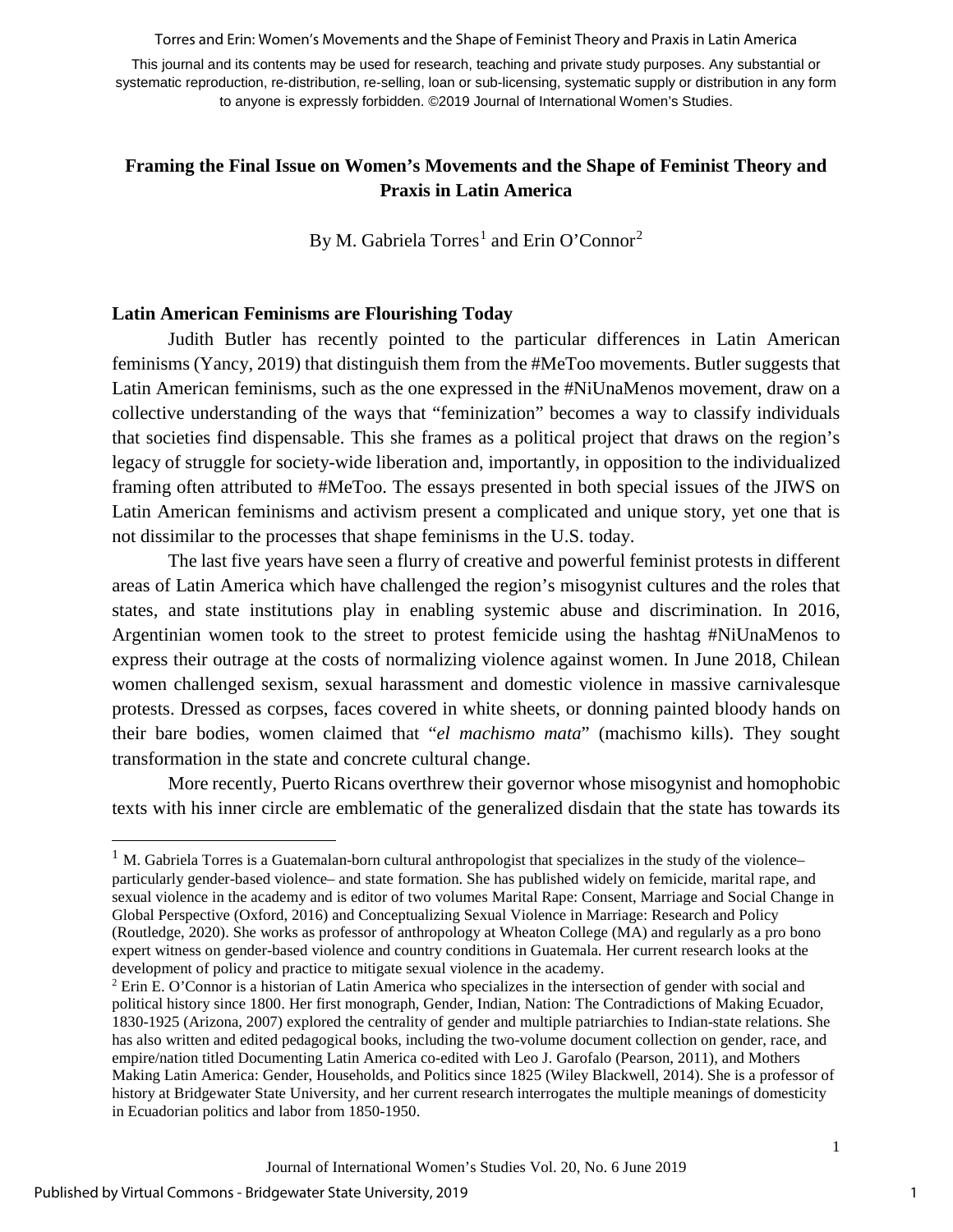citizens. Challenging the governor, movement leaders from the *Colectiva Feminista en Construcción* wore striking purple T-shirts defining their presence: "Antipatriarcal Feminista Lesbiana Trans Caribeňa Latinoamericana" (Antipatriarchal. Feminist. Lesbian. Trans. Caribbean. Latin American). In the summer of 2019 Mexico too erupted in the so-called "gliter" protests. The alleged rape of a young woman by police fueled hundreds of thousands of protesters across the country to shout, "*No me cuidan, me violan*" (They don't protect me, they rape me). Protesters organized in a the *Mujer+Mujer* feminist collective didn't only take to the street but also to challenge the public discourse of the media that misrepresents women because it lacks a gender perspective (NACLA, 2019). The common thread of the regional movements that have driven women to the streets and to form feminist collectives has been the need to clearly define discrimination and violence against women as social problems that require cultural change in society and the state.

# **The Second Special Issue: New Directions in Latin American Feminism and a Historical Approach to Latin American Feminist Movements**

This second of two special issues on Latin American feminisms continues our approach to destabilize what Cusicanqui termed the tendency of colonial scholarship to create empires within empires that work by appropriating the knowledge of the global south and limiting the languages available to express what is knowable (Rivera Cusicanqui, 2012). Following Cusicanqui's critique, which calls for increasing opportunities for real and multilingual dialogue between multiple and differently situated knowledge producers, this second multilingual issue presents Latin American feminisms as they are being developed.

This issue in particular demonstrates the diversity in modes of expression as we analytically engage in the production of feminisms in practice. Ohmer's essay focuses on the process, challenges, and inspiration to produce feminist scholarship, as her "research results" come to include the very practice of the collection of data as an object of study. She walks us through her experiences, both positive and negative, while living and conducting research in Brazil and how these inspired her to coin the term "axe-ocracy" to capture the ways in which Afro-Brazilan women combine the axes of literature, politics, and spirituality to challenge inequality and build a sense of community. Snyder and Wolff also examine Brazilian feminism, exploring how mounting national crises have brought together diverse feminist movements, creating solidarities that will be important when confronting now president Jair Bolsonaro and his policies.

As in the first issue on Latin America, scholars in this issue recognize the centrality and challenges that race and class present. Lewis and Thomas, for example, trace the development of an Afro-descendant women's movement in Brazil from 1980 to 2015, noting that although Afrodescendant women had a long history of contributing to Afro-Peruvian movements, they had to struggle to draw attention to women's specific issues and needs within the Black movement. Their commitment and perspectives draw upon and re-orient both Afro-Peruvian and traditional feminist movements. Figueroa's essay on femicide/feminicide in Mexico addresses the fact that current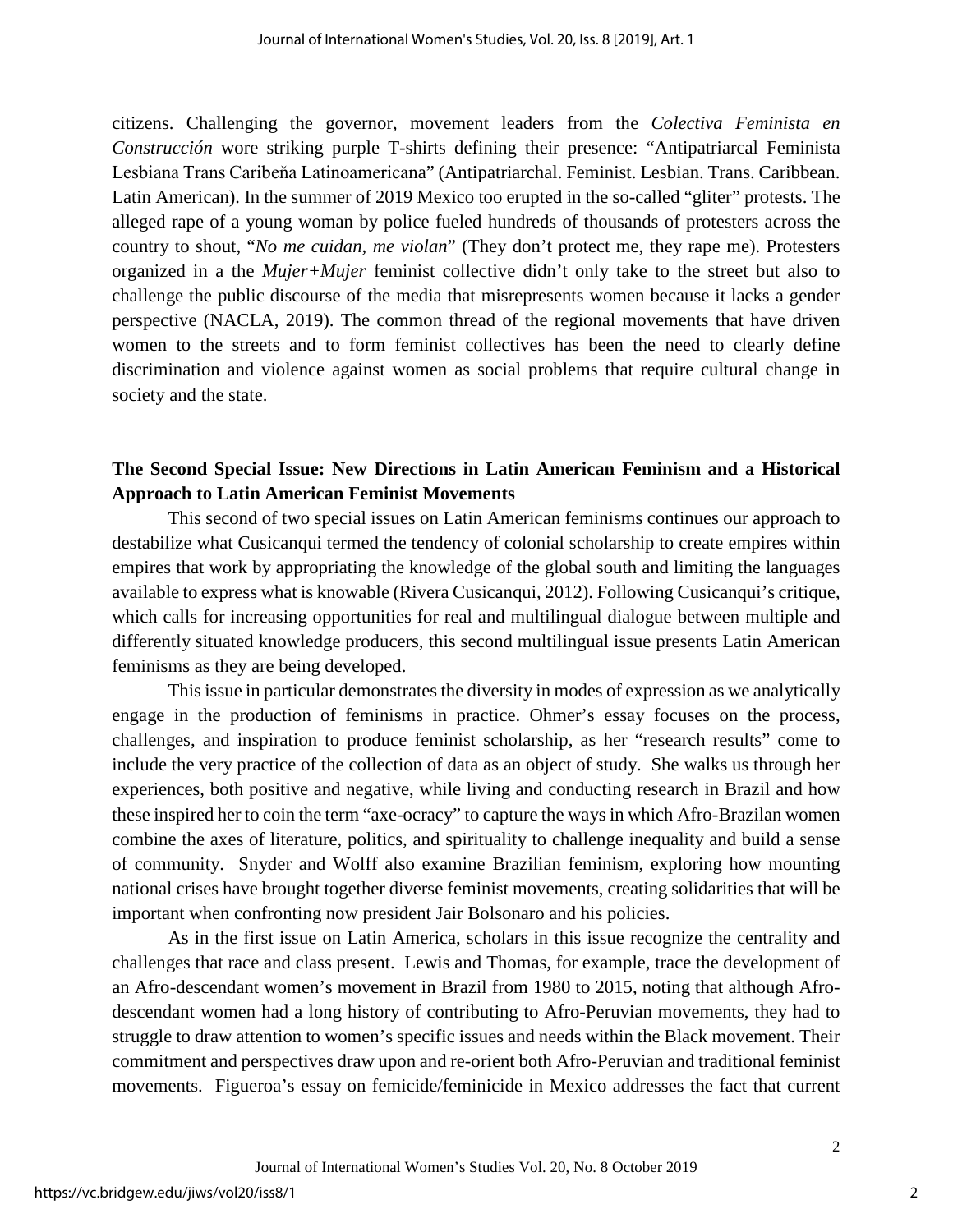data and statistics on gender-based violence fail to capture violence against indigenous women. She explores indigenous women's initiatives for addressing the gender-based violence that they experience, and she calls for new models of feminist thought and scholarship that can foster alliances and address the particular needs of indigenous women. Figueroa, Lewis and Thomas, and Ohmer together, call upon the reader to explore new directions and complexities in Latin American feminism in theory and praxis.

The second set of articles narrate the historical underpinnings of Latin American feminisms as they are developed through social movements and academic collaboration. Vignoli examines a key moment in the development of Argentine feminism in the early twentieth century, in which the Consejo Nacional de Mujeres de la Republica Argentina (The National Council of Women of the Argentine Republic, or CNMA). Both the formation and fragmentation of the CNMA highlight the goals, internal divisions, and international connections that would shape the contours of Argentine feminism for years to come. The reflection essay by Harms and Mitchells showcases their work coordinating a collaborative, comprehensive project on the history of female suffrage in the Americas. Their essay demonstrates the importance of questioning the presumption that international influences on feminism flowed only north to south (from the U.S., Canada, or Western Europe into Latin America). At the same time, their path to building a comprehensive and coherent history of suffrage in the Americas speaks to the importance of feminist scholars breaking out of their country-specific studies to learn from each other and, in doing so, develop new models for understanding women's history. We conclude the second special issue on *Women's Movements and the Shape of Feminist Theory and Praxis in Latin America* with their essay as we believe it stands as a model that might inspire other feminist scholars to engage in ambitious, international collaborative projects—and it offers insight about how to persevere in the face of the numerous (and costly) challenges that such work entails.